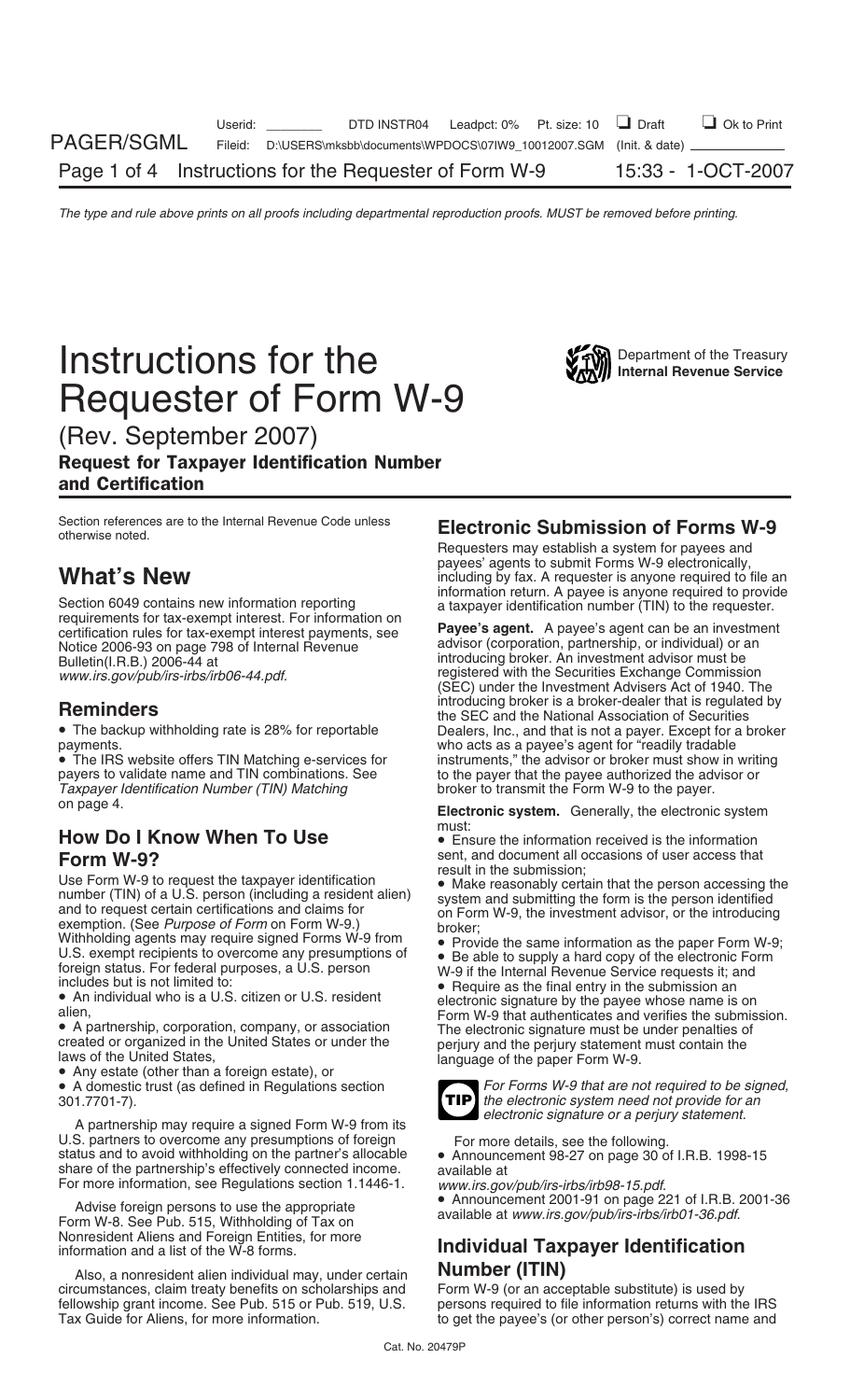TIN. For individuals, the TIN is generally a social security page 22 of I.R.B. 1996-8 at number (SSN). *www.irs.gov/pub/irs-irbs/irb96-08.pdf*.

However, in some cases, individuals who become U.S. resident aliens for tax purposes are not eligible to obtain **TIN Applied for**<br>an SSN. This includes certain resident aliens who must For interest and divider receive information returns but who cannot obtain with respect to readily tradable instruments, the payee<br>an SSN

Application for IRS Individual Taxpayer Identification SSN. Individuals who have an ITIN must provide it on a TIN. If you do not receive the payee's TIN at that time, you must begin backup withholding on payments.

substitute Form W-9) if its content is substantially similar payments  $\frac{p}{q}$  is to the official IRS Form W-9 and it satisfies certain made to the account.

business forms you customarily use, such as account signature cards. However, the certifications on the **Option 1.** Backup withhold on any reportable substitute Form W-9 must clearly state (as shown on the payments if the payee makes a withdrawal from the official Form W-9)

2. The payee is not subject to backup withholding due

withholding unless the payee agrees to provisions on the *The 60-day exemption from backup withholding*<br>substitute form that are unrelated to the required substitute form that are unrelated to the required certifications.

requirement that the certifications be clearly stated.

If a single signature line is used for the required *Even if the payee gives you an awaiting-TIN* certifications and other provisions, the certifications must *certificate, you must backup withhold on reportable* be highlighted, boxed, printed in bold-face type, or *interest and dividend payments if the payee does not* language to stand out from all other information *subject to backup withholding.* formalised on the substitute form. Additionally, the the same manner as described above and must appear<br>same manner as described above and must appear<br>immediately above the single signature line:<br>immediately above the sing

The Internal Revenue Service does not require your **Payees Exempt From Backup**<br>
consent to any provision of this document other than the **Withholding**<br> **Withholding** certifications required to avoid backup withholding."

provide the Form W-9 instructions to the payee only if he required, you are not required to backup or she required to backup or she required to backup with the IRS has notified payments you make if the payee is: or she requests them. However, if the IRS has notified the payee that backup withholding applies, then you must 1. An organization exempt from tax under instruct the payee to strike out the language in the section  $501(a)$ , any IRA where the payor is also the certification that relates to underreporting. This instruction trustee or custodian, or a custodial account under section can be given orally or in writing. See item 2 of the  $403(b)(7)$  if the account satisfies the requirements of *Certification* on Form W-9. You can replace "defined section 401(f)(2), below" with "defined in the instructions" in item 3 of the 2. The United States or any of its agencies or *Certification* on Form W-9 when the instructions will not instrumentalities, be provided to the payee except upon request. For more 3. A state, the District of Columbia, a possession of information, see Revenue Procedure 83-89,1983-2, C.B. the United States, or any of their political subdivisions or 613; amplified by Revenue Procedure 96-26 which is on instrumentalities,

an SSN. This includes certain resident aliens who must For interest and dividend payments and certain payments<br>
receive information returns but who cannot obtain with respect to readily tradable instruments the payee may return a properly completed, signed Form W-9 to These individuals must apply for an ITIN on Form W-7, you with "Applied For" written in Part I. This is an<br>plication for IBS Individual Taxpayer Identification where awaiting-TIN" certificate. The payee has 60 calendar Number, unless they have an application pending for an days, from the date you receive this certificate, to provide

**Reserve rule.** You must backup withhold on any **Substitute Form W-9** reportable payments made during the 60-day period if a You may develop and use your own Form W-9 (a payee withdraws more than \$500 at one time, unless the<br>substitute Form W-9) if its content is substantially similar payee reserves 28 percent of all reportable payments

certification requirements. **Alternative rule.** You may also elect to backup withhold You may incorporate a substitute Form W-9 into other during this 60-day period, after a 7-day grace period,<br>siness forms vou qustomarily use, such as account under one of the two alternative rules discussed below.

1. The payee's TIN is correct, eack up the correct of receive the awaiting-TIN certificate. Treat as reportable<br>2. The payee is not subject to backup withholding due equal payments all cash withdrawals in an amount up to t to failure to report interest and dividend income, and reportable payments made from the day after you receive 3. The payee is a U.S. person. The awaiting-TIN certificate to the day of withdrawal.

You may not:<br>
1. Use a substitute Form W-9 that requires the payee,<br>
by signing, to agree to provisions unrelated to the<br>
required certifications, or<br>
2. Imply that a payee may be subject to backup<br>
2. Imply that a payee m

certifications.<br>
CAUTION *interest, dividends, and certain payments relating*<br>
Certifications.<br>
CAUTED *interest, dividends, and certain payments relating to readily tradable instruments. Any other reportable* A substitute Form W-9 that contains a separate *payment, such as nonemployee compensation, is subject* signature line just for the certifications satisfies the *to backup withholding immediately, even if the payee has*<br>*to backup withholding immediately, even if the payee has*<br>*applied for and is awaiting a TIN*.

certify, under penalties of perjury, that the payee is not

If you use a substitute form, you are required to Farm if the payee does not provide a TIN in the manner<br>In the Form W-9 instructions to the payee only if he Forguired, you are not required to backup withhold on any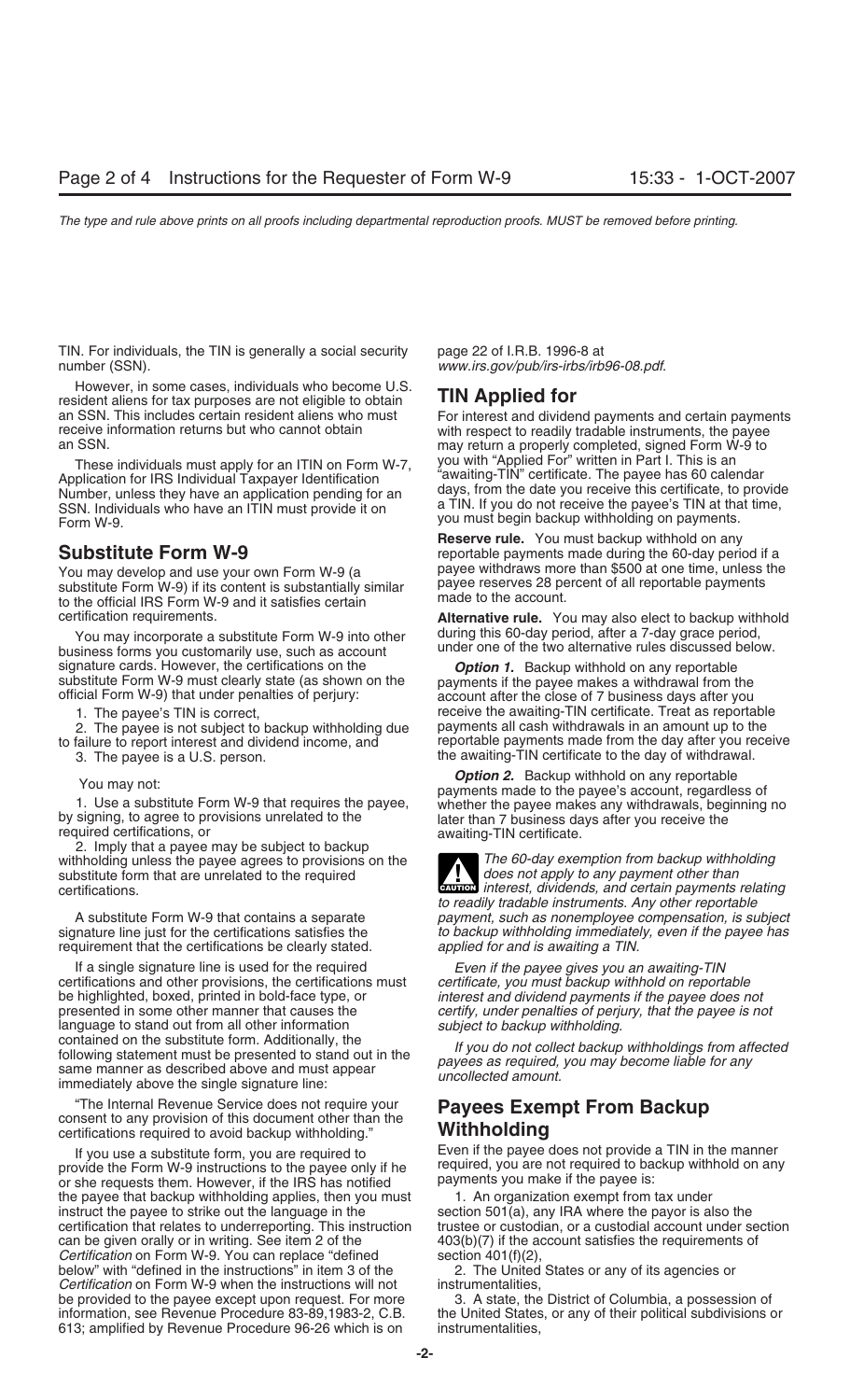subdivisions, agencies, or instrumentalities, or **•** Payments made by certain foreign organizations.<br>5. An international organization or any of its agencies • Section 404(k) distributions made by an ESOP. or instrumentalit

Other payees that may be exempt from backup **Interest payments**<br>**Withholding include: Interest payments of inter** 

register in the United States, the District of Columbia, or the reportable payment if the payee has not provided a a possession of the United States, The State of the United States, TIN or has provided an incorrect TIN.

9. A futures commission merchant registered with the • Payments described in section 6049(b)(5) to<br>Commodity Futures Trading Commission, nonresident aliens.<br>10. A real estate investment trust, e Payments on tax-free covena

10. A real estate investment trust,<br>
11. An entity registered at all times during the tax year<br>
under the Investment Company Act of 1940,<br>
12. A common trust fund operated by a bank under<br>
section 584(a),<br>
12. A common tru

The following types of payments are exempt from deferred compensation plan.<br>backup withholding as indicated for items 1 through 15 • Distributions from a medicated above. **above.** and long-term care benefits.

Interest and dividend payments. All listed payees are **C**ertain surrenders of life insurance contracts.

**Payments reportable under sections 6041 and 6041A.** • Cancelled debts reportable under section 6050P.<br>Only payees listed in items 1 through 7 are generally • Fish purchases for cash reportable under section 6050R.<br>section

• Medical and health care payments. *www.irs.gov/pub/irs-irbs/irb04-31.pdf*.

• Attorneys' fees.

• Payments for services paid by a federal executive<br>agency. (See Revenue Ruling 2003-66 on page 1115 in<br>I.R.B. 2003-26 at *www.irs.gov/pub/irs-irbs/irb03-26.pdf.*) If the first payee listed on an account gives you a<br>Form W

## **Payments Exempt From Backup** of perjury, backup withholding applies unless:

Payments that are not subject to information reporting 2. Any one of the joint payees who has not also are not subject to backup withholding. For details, established foreign status gives you a TIN.<br>see sections 6041, 6041

under section 1441.<br>• Payments to partnerships not engaged in a trade or For more information on foreign payees, see the<br>business in the United States and that have at least one Instructions for the Requester of Forms W-8B business in the United States and that have at least one nonresident alien partner. The match of the M-8ECI, W-8EXP, and W-8IMY.

- 4. A foreign government or any of its political Payments of patronage dividends not paid in money.<br>
 Payments made by certain foreign organizations.
	-
	-

A provided a method of the contract of the contract of interest on obligations issued by<br>
Fayments of interest on obligations issued by<br>
6. A corporation, the contract of the contract of the contract of the contract of the 6. A corporation, individuals. However, if you pay \$600 or more of interest 6.<br>6. The course of your trade or business to a payee, you in the course of your trade or business to a payee, you 8. A dealer in securities or commodities required to must report the payment. Backup withholding applies to

- 
- 

13. A financial institution,<br>
14. A middleman known in the investment community<br>
as a nominee or custodian, or<br>
15. A trust exempt from tax under section 664 or<br>
15. A trust exempt from tax under section 664 or<br>
15. A trus stock bonus plan, any IRA where the payor is also the trustee or custodian, an owner-employee plan, or other

• Distributions from a medical or health savings account

- 
- exempt except the payee in item 9. • Distribution from qualified tuition programs or<br> **Except transactions** All payees listed in items 1

**Broker transactions.** All payees listed in items 1<br>
through 13 are exempt. A person registered under the<br>
Investment Advisers Act of 1940 who regularly acts as a<br>
broker is also exempt.<br> **Barter exchange transactions and** 

- 
- 
- 
- 

However, the following payments made to a<br>corporation (including gross proceeds paid to an attorney<br>under section 6045(f), even if the attorney is a<br>corporation) and reportable on Form 1099-MISC,<br>Miscellaneous Income, are

**1.** Every joint payee provides the statement regarding **Withholding Withholding Withholding** 

6050A, and 6050N, and their regulations. The following<br>payments are generally exempt from backup withholding.<br>**Dividends and patronage dividends**<br>• Payments to nonresident aliens subject to withholding<br>under section 1441.